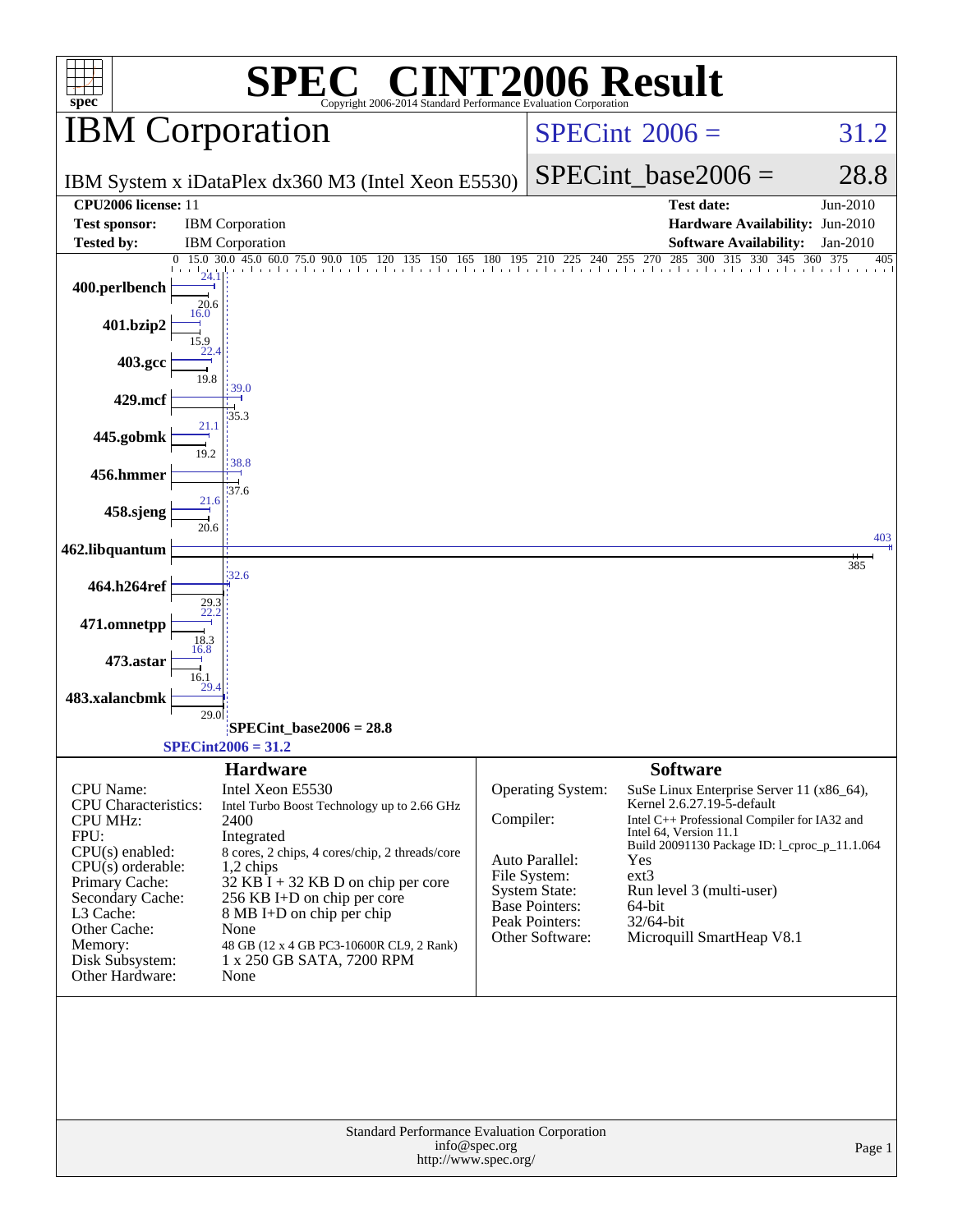

# **[SPEC CINT2006 Result](http://www.spec.org/auto/cpu2006/Docs/result-fields.html#SPECCINT2006Result)**

## IBM Corporation

#### $SPECint2006 = 31.2$  $SPECint2006 = 31.2$

IBM System x iDataPlex dx360 M3 (Intel Xeon E5530)

 $SPECTnt\_base2006 = 28.8$ 

**[CPU2006 license:](http://www.spec.org/auto/cpu2006/Docs/result-fields.html#CPU2006license)** 11 **[Test date:](http://www.spec.org/auto/cpu2006/Docs/result-fields.html#Testdate)** Jun-2010

**[Test sponsor:](http://www.spec.org/auto/cpu2006/Docs/result-fields.html#Testsponsor)** IBM Corporation **[Hardware Availability:](http://www.spec.org/auto/cpu2006/Docs/result-fields.html#HardwareAvailability)** Jun-2010 **[Tested by:](http://www.spec.org/auto/cpu2006/Docs/result-fields.html#Testedby)** IBM Corporation **[Software Availability:](http://www.spec.org/auto/cpu2006/Docs/result-fields.html#SoftwareAvailability)** Jan-2010

#### **[Results Table](http://www.spec.org/auto/cpu2006/Docs/result-fields.html#ResultsTable)**

|                  |                |              |                | <b>Base</b>  |                |              |                |              | <b>Peak</b>    |              |                |              |
|------------------|----------------|--------------|----------------|--------------|----------------|--------------|----------------|--------------|----------------|--------------|----------------|--------------|
| <b>Benchmark</b> | <b>Seconds</b> | <b>Ratio</b> | <b>Seconds</b> | <b>Ratio</b> | <b>Seconds</b> | <b>Ratio</b> | <b>Seconds</b> | <b>Ratio</b> | <b>Seconds</b> | <b>Ratio</b> | <b>Seconds</b> | <b>Ratio</b> |
| 400.perlbench    | 476            | 20.5         | 475            | 20.6         | 475            | 20.6         | 411            | 23.8         | 406            | <u>24.1</u>  | 406            | 24.1         |
| 401.bzip2        | 606            | 15.9         | 606            | 15.9         | 606            | 15.9         | 605            | 16.0         | 604            | <b>16.0</b>  | 604            | 16.0         |
| $403.\text{gcc}$ | 413            | 19.5         | 407            | 19.8         | 406            | 19.8         | 361            | 22.3         | 360            | 22.4         | 359            | 22.4         |
| $429$ mcf        | 258            | 35.3         | 259            | 35.2         | 258            | 35.3         | 234            | 39.0         | 235            | 38.9         | 232            | 39.3         |
| $445$ .gobmk     | 545            | 19.2         | 547            | 19.2         | 546            | 19.2         | 497            | 21.1         | 496            | 21.1         | 497            | 21.1         |
| $456.$ hmmer     | 248            | 37.6         | 248            | 37.6         | 249            | 37.5         | 240            | 38.8         | 241            | 38.8         | 240            | <b>38.8</b>  |
| $458$ .sjeng     | 586            | 20.6         | 584            | 20.7         | 587            | 20.6         | 559            | 21.6         | 559            | 21.6         | 559            | 21.6         |
| 462.libquantum   | 53.8           | 385          | 54.1           | 383          | 52.6           | 394          | 51.4           | 403          | 51.2           | 404          | 51.4           | 403          |
| 464.h264ref      | 754            | 29.3         | 755            | 29.3         | 756            | 29.3         | 679            | 32.6         | 678            | 32.6         | 679            | 32.6         |
| 471.omnetpp      | 341            | 18.3         | 341            | 18.3         | 340            | 18.4         | 281            | 22.2         | 281            | 22,2         | 281            | 22.2         |
| $473.$ astar     | 435            | 16.1         | 437            | 16.1         | 435            | 16.1         | 418            | 16.8         | 418            | 16.8         | 418            | 16.8         |
| 483.xalancbmk    | 238            | 29.0         | 236            | 29.2         | 238            | 29.0         | 235            | 29.4         | 235            | <u>29.4</u>  | 231            | 29.9         |

Results appear in the [order in which they were run.](http://www.spec.org/auto/cpu2006/Docs/result-fields.html#RunOrder) Bold underlined text [indicates a median measurement.](http://www.spec.org/auto/cpu2006/Docs/result-fields.html#Median)

#### **[Platform Notes](http://www.spec.org/auto/cpu2006/Docs/result-fields.html#PlatformNotes)**

 Turbo Mode Enable Turbo Boost set to Traditional CPU C State Enable

#### **[General Notes](http://www.spec.org/auto/cpu2006/Docs/result-fields.html#GeneralNotes)**

 Binaries were compiled on SLES 10 with Binutils 2.18.50.0.7.20080502 'ulimit -s unlimited' was used to set the stack size to unlimited prior to run OMP\_NUM\_THREADS set to number of cores KMP\_AFFINITY set to granularity=fine,scatter

## **[Base Compiler Invocation](http://www.spec.org/auto/cpu2006/Docs/result-fields.html#BaseCompilerInvocation)**

[C benchmarks](http://www.spec.org/auto/cpu2006/Docs/result-fields.html#Cbenchmarks): [icc -m64](http://www.spec.org/cpu2006/results/res2010q3/cpu2006-20100621-11785.flags.html#user_CCbase_intel_icc_64bit_f346026e86af2a669e726fe758c88044)

[C++ benchmarks:](http://www.spec.org/auto/cpu2006/Docs/result-fields.html#CXXbenchmarks) [icpc -m64](http://www.spec.org/cpu2006/results/res2010q3/cpu2006-20100621-11785.flags.html#user_CXXbase_intel_icpc_64bit_fc66a5337ce925472a5c54ad6a0de310)

## **[Base Portability Flags](http://www.spec.org/auto/cpu2006/Docs/result-fields.html#BasePortabilityFlags)**

400.perlbench: [-DSPEC\\_CPU\\_LP64](http://www.spec.org/cpu2006/results/res2010q3/cpu2006-20100621-11785.flags.html#b400.perlbench_basePORTABILITY_DSPEC_CPU_LP64) [-DSPEC\\_CPU\\_LINUX\\_X64](http://www.spec.org/cpu2006/results/res2010q3/cpu2006-20100621-11785.flags.html#b400.perlbench_baseCPORTABILITY_DSPEC_CPU_LINUX_X64)

Continued on next page

Standard Performance Evaluation Corporation [info@spec.org](mailto:info@spec.org) <http://www.spec.org/>

Page 2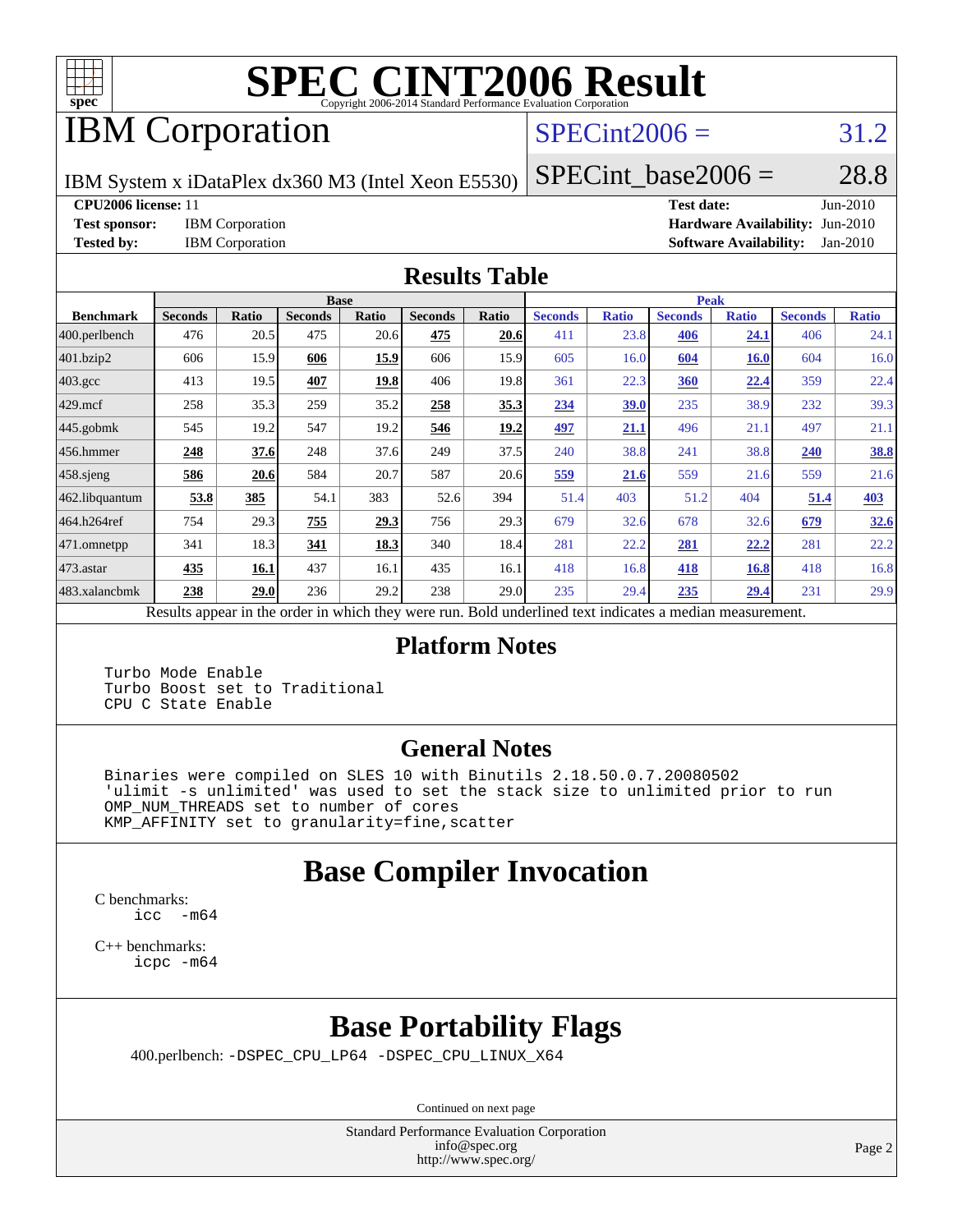

# **[SPEC CINT2006 Result](http://www.spec.org/auto/cpu2006/Docs/result-fields.html#SPECCINT2006Result)**

IBM Corporation

 $SPECint2006 = 31.2$  $SPECint2006 = 31.2$ 

SPECint base2006 =  $28.8$ 

IBM System x iDataPlex dx360 M3 (Intel Xeon E5530)

**[CPU2006 license:](http://www.spec.org/auto/cpu2006/Docs/result-fields.html#CPU2006license)** 11 **[Test date:](http://www.spec.org/auto/cpu2006/Docs/result-fields.html#Testdate)** Jun-2010 **[Test sponsor:](http://www.spec.org/auto/cpu2006/Docs/result-fields.html#Testsponsor)** IBM Corporation **[Hardware Availability:](http://www.spec.org/auto/cpu2006/Docs/result-fields.html#HardwareAvailability)** Jun-2010 **[Tested by:](http://www.spec.org/auto/cpu2006/Docs/result-fields.html#Testedby)** IBM Corporation **[Software Availability:](http://www.spec.org/auto/cpu2006/Docs/result-fields.html#SoftwareAvailability)** Jan-2010

## **[Base Portability Flags \(Continued\)](http://www.spec.org/auto/cpu2006/Docs/result-fields.html#BasePortabilityFlags)**

 401.bzip2: [-DSPEC\\_CPU\\_LP64](http://www.spec.org/cpu2006/results/res2010q3/cpu2006-20100621-11785.flags.html#suite_basePORTABILITY401_bzip2_DSPEC_CPU_LP64) 403.gcc: [-DSPEC\\_CPU\\_LP64](http://www.spec.org/cpu2006/results/res2010q3/cpu2006-20100621-11785.flags.html#suite_basePORTABILITY403_gcc_DSPEC_CPU_LP64) 429.mcf: [-DSPEC\\_CPU\\_LP64](http://www.spec.org/cpu2006/results/res2010q3/cpu2006-20100621-11785.flags.html#suite_basePORTABILITY429_mcf_DSPEC_CPU_LP64) 445.gobmk: [-DSPEC\\_CPU\\_LP64](http://www.spec.org/cpu2006/results/res2010q3/cpu2006-20100621-11785.flags.html#suite_basePORTABILITY445_gobmk_DSPEC_CPU_LP64) 456.hmmer: [-DSPEC\\_CPU\\_LP64](http://www.spec.org/cpu2006/results/res2010q3/cpu2006-20100621-11785.flags.html#suite_basePORTABILITY456_hmmer_DSPEC_CPU_LP64) 458.sjeng: [-DSPEC\\_CPU\\_LP64](http://www.spec.org/cpu2006/results/res2010q3/cpu2006-20100621-11785.flags.html#suite_basePORTABILITY458_sjeng_DSPEC_CPU_LP64) 462.libquantum: [-DSPEC\\_CPU\\_LP64](http://www.spec.org/cpu2006/results/res2010q3/cpu2006-20100621-11785.flags.html#suite_basePORTABILITY462_libquantum_DSPEC_CPU_LP64) [-DSPEC\\_CPU\\_LINUX](http://www.spec.org/cpu2006/results/res2010q3/cpu2006-20100621-11785.flags.html#b462.libquantum_baseCPORTABILITY_DSPEC_CPU_LINUX) 464.h264ref: [-DSPEC\\_CPU\\_LP64](http://www.spec.org/cpu2006/results/res2010q3/cpu2006-20100621-11785.flags.html#suite_basePORTABILITY464_h264ref_DSPEC_CPU_LP64) 471.omnetpp: [-DSPEC\\_CPU\\_LP64](http://www.spec.org/cpu2006/results/res2010q3/cpu2006-20100621-11785.flags.html#suite_basePORTABILITY471_omnetpp_DSPEC_CPU_LP64) 473.astar: [-DSPEC\\_CPU\\_LP64](http://www.spec.org/cpu2006/results/res2010q3/cpu2006-20100621-11785.flags.html#suite_basePORTABILITY473_astar_DSPEC_CPU_LP64) 483.xalancbmk: [-DSPEC\\_CPU\\_LP64](http://www.spec.org/cpu2006/results/res2010q3/cpu2006-20100621-11785.flags.html#suite_basePORTABILITY483_xalancbmk_DSPEC_CPU_LP64) [-DSPEC\\_CPU\\_LINUX](http://www.spec.org/cpu2006/results/res2010q3/cpu2006-20100621-11785.flags.html#b483.xalancbmk_baseCXXPORTABILITY_DSPEC_CPU_LINUX)

#### **[Base Optimization Flags](http://www.spec.org/auto/cpu2006/Docs/result-fields.html#BaseOptimizationFlags)**

[C benchmarks](http://www.spec.org/auto/cpu2006/Docs/result-fields.html#Cbenchmarks):

[-xSSE4.2](http://www.spec.org/cpu2006/results/res2010q3/cpu2006-20100621-11785.flags.html#user_CCbase_f-xSSE42_f91528193cf0b216347adb8b939d4107) [-ipo](http://www.spec.org/cpu2006/results/res2010q3/cpu2006-20100621-11785.flags.html#user_CCbase_f-ipo) [-O3](http://www.spec.org/cpu2006/results/res2010q3/cpu2006-20100621-11785.flags.html#user_CCbase_f-O3) [-no-prec-div](http://www.spec.org/cpu2006/results/res2010q3/cpu2006-20100621-11785.flags.html#user_CCbase_f-no-prec-div) [-static](http://www.spec.org/cpu2006/results/res2010q3/cpu2006-20100621-11785.flags.html#user_CCbase_f-static) [-parallel](http://www.spec.org/cpu2006/results/res2010q3/cpu2006-20100621-11785.flags.html#user_CCbase_f-parallel) [-opt-prefetch](http://www.spec.org/cpu2006/results/res2010q3/cpu2006-20100621-11785.flags.html#user_CCbase_f-opt-prefetch)

[C++ benchmarks:](http://www.spec.org/auto/cpu2006/Docs/result-fields.html#CXXbenchmarks)

[-xSSE4.2](http://www.spec.org/cpu2006/results/res2010q3/cpu2006-20100621-11785.flags.html#user_CXXbase_f-xSSE42_f91528193cf0b216347adb8b939d4107) [-ipo](http://www.spec.org/cpu2006/results/res2010q3/cpu2006-20100621-11785.flags.html#user_CXXbase_f-ipo) [-O3](http://www.spec.org/cpu2006/results/res2010q3/cpu2006-20100621-11785.flags.html#user_CXXbase_f-O3) [-no-prec-div](http://www.spec.org/cpu2006/results/res2010q3/cpu2006-20100621-11785.flags.html#user_CXXbase_f-no-prec-div) [-opt-prefetch](http://www.spec.org/cpu2006/results/res2010q3/cpu2006-20100621-11785.flags.html#user_CXXbase_f-opt-prefetch) [-Wl,-z,muldefs](http://www.spec.org/cpu2006/results/res2010q3/cpu2006-20100621-11785.flags.html#user_CXXbase_link_force_multiple1_74079c344b956b9658436fd1b6dd3a8a) [-L/home/cmplr/usr3/alrahate/cpu2006.1.1.ic11.1/libic11.1-64bit -lsmartheap64](http://www.spec.org/cpu2006/results/res2010q3/cpu2006-20100621-11785.flags.html#user_CXXbase_SmartHeap64_e2306cda84805d1ab360117a79ff779c)

#### **[Base Other Flags](http://www.spec.org/auto/cpu2006/Docs/result-fields.html#BaseOtherFlags)**

[C benchmarks](http://www.spec.org/auto/cpu2006/Docs/result-fields.html#Cbenchmarks):

403.gcc: [-Dalloca=\\_alloca](http://www.spec.org/cpu2006/results/res2010q3/cpu2006-20100621-11785.flags.html#b403.gcc_baseEXTRA_CFLAGS_Dalloca_be3056838c12de2578596ca5467af7f3)

#### **[Peak Compiler Invocation](http://www.spec.org/auto/cpu2006/Docs/result-fields.html#PeakCompilerInvocation)**

[C benchmarks \(except as noted below\)](http://www.spec.org/auto/cpu2006/Docs/result-fields.html#Cbenchmarksexceptasnotedbelow): [icc -m64](http://www.spec.org/cpu2006/results/res2010q3/cpu2006-20100621-11785.flags.html#user_CCpeak_intel_icc_64bit_f346026e86af2a669e726fe758c88044)

400.perlbench: [icc -m32](http://www.spec.org/cpu2006/results/res2010q3/cpu2006-20100621-11785.flags.html#user_peakCCLD400_perlbench_intel_icc_32bit_a6a621f8d50482236b970c6ac5f55f93)

429.mcf: [icc -m32](http://www.spec.org/cpu2006/results/res2010q3/cpu2006-20100621-11785.flags.html#user_peakCCLD429_mcf_intel_icc_32bit_a6a621f8d50482236b970c6ac5f55f93)

445.gobmk: [icc -m32](http://www.spec.org/cpu2006/results/res2010q3/cpu2006-20100621-11785.flags.html#user_peakCCLD445_gobmk_intel_icc_32bit_a6a621f8d50482236b970c6ac5f55f93)

464.h264ref: [icc -m32](http://www.spec.org/cpu2006/results/res2010q3/cpu2006-20100621-11785.flags.html#user_peakCCLD464_h264ref_intel_icc_32bit_a6a621f8d50482236b970c6ac5f55f93)

[C++ benchmarks \(except as noted below\):](http://www.spec.org/auto/cpu2006/Docs/result-fields.html#CXXbenchmarksexceptasnotedbelow) [icpc -m32](http://www.spec.org/cpu2006/results/res2010q3/cpu2006-20100621-11785.flags.html#user_CXXpeak_intel_icpc_32bit_4e5a5ef1a53fd332b3c49e69c3330699)

Continued on next page

Standard Performance Evaluation Corporation [info@spec.org](mailto:info@spec.org) <http://www.spec.org/>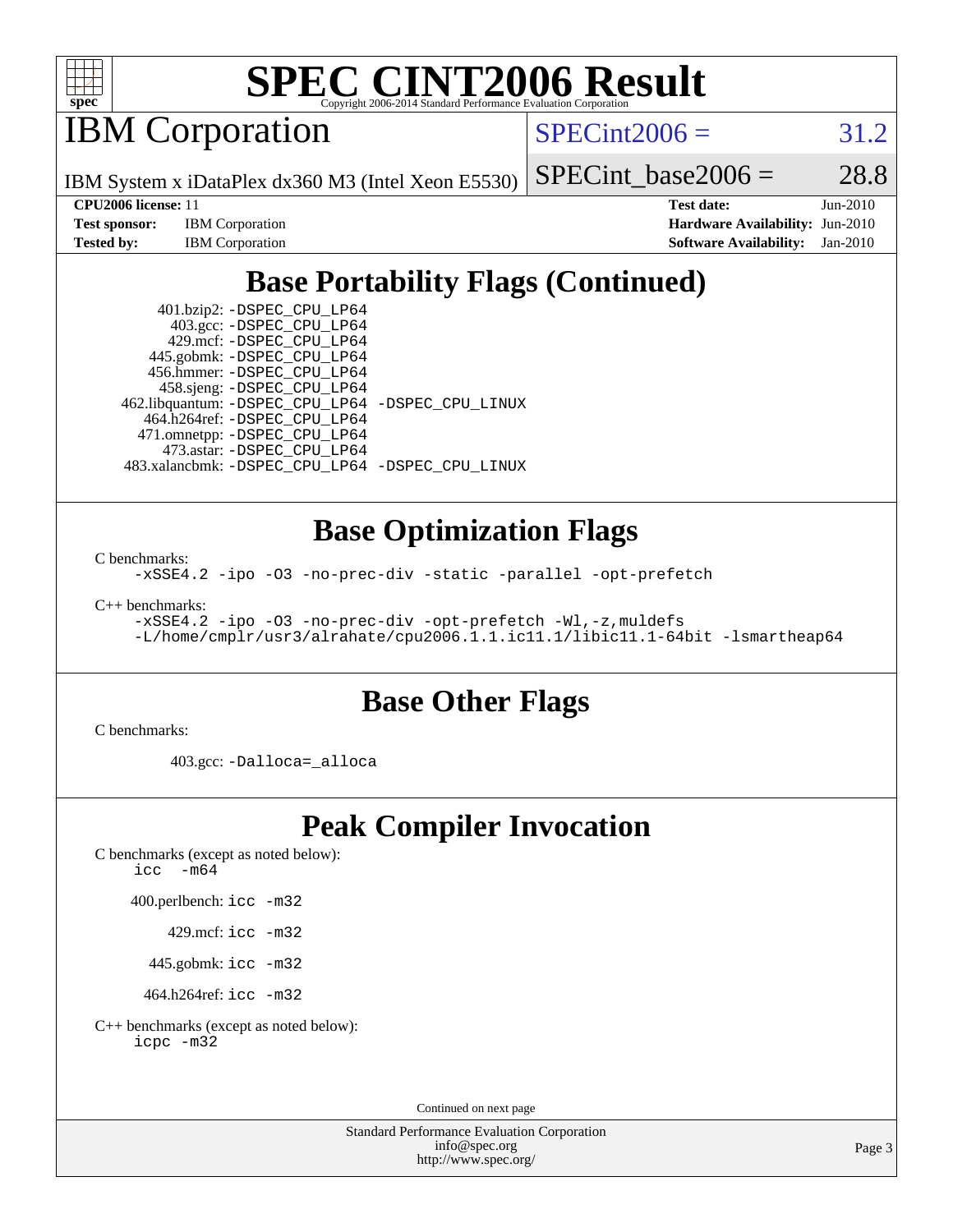

# **[SPEC CINT2006 Result](http://www.spec.org/auto/cpu2006/Docs/result-fields.html#SPECCINT2006Result)**

IBM Corporation

 $SPECint2006 = 31.2$  $SPECint2006 = 31.2$ 

IBM System x iDataPlex dx360 M3 (Intel Xeon E5530)

SPECint base2006 =  $28.8$ 

**[Test sponsor:](http://www.spec.org/auto/cpu2006/Docs/result-fields.html#Testsponsor)** IBM Corporation **[Hardware Availability:](http://www.spec.org/auto/cpu2006/Docs/result-fields.html#HardwareAvailability)** Jun-2010

**[CPU2006 license:](http://www.spec.org/auto/cpu2006/Docs/result-fields.html#CPU2006license)** 11 **[Test date:](http://www.spec.org/auto/cpu2006/Docs/result-fields.html#Testdate)** Jun-2010 **[Tested by:](http://www.spec.org/auto/cpu2006/Docs/result-fields.html#Testedby)** IBM Corporation **[Software Availability:](http://www.spec.org/auto/cpu2006/Docs/result-fields.html#SoftwareAvailability)** Jan-2010

## **[Peak Compiler Invocation \(Continued\)](http://www.spec.org/auto/cpu2006/Docs/result-fields.html#PeakCompilerInvocation)**

473.astar: [icpc -m64](http://www.spec.org/cpu2006/results/res2010q3/cpu2006-20100621-11785.flags.html#user_peakCXXLD473_astar_intel_icpc_64bit_fc66a5337ce925472a5c54ad6a0de310)

#### **[Peak Portability Flags](http://www.spec.org/auto/cpu2006/Docs/result-fields.html#PeakPortabilityFlags)**

 400.perlbench: [-DSPEC\\_CPU\\_LINUX\\_IA32](http://www.spec.org/cpu2006/results/res2010q3/cpu2006-20100621-11785.flags.html#b400.perlbench_peakCPORTABILITY_DSPEC_CPU_LINUX_IA32) 401.bzip2: [-DSPEC\\_CPU\\_LP64](http://www.spec.org/cpu2006/results/res2010q3/cpu2006-20100621-11785.flags.html#suite_peakPORTABILITY401_bzip2_DSPEC_CPU_LP64)

 403.gcc: [-DSPEC\\_CPU\\_LP64](http://www.spec.org/cpu2006/results/res2010q3/cpu2006-20100621-11785.flags.html#suite_peakPORTABILITY403_gcc_DSPEC_CPU_LP64) 456.hmmer: [-DSPEC\\_CPU\\_LP64](http://www.spec.org/cpu2006/results/res2010q3/cpu2006-20100621-11785.flags.html#suite_peakPORTABILITY456_hmmer_DSPEC_CPU_LP64) 458.sjeng: [-DSPEC\\_CPU\\_LP64](http://www.spec.org/cpu2006/results/res2010q3/cpu2006-20100621-11785.flags.html#suite_peakPORTABILITY458_sjeng_DSPEC_CPU_LP64) 462.libquantum: [-DSPEC\\_CPU\\_LP64](http://www.spec.org/cpu2006/results/res2010q3/cpu2006-20100621-11785.flags.html#suite_peakPORTABILITY462_libquantum_DSPEC_CPU_LP64) [-DSPEC\\_CPU\\_LINUX](http://www.spec.org/cpu2006/results/res2010q3/cpu2006-20100621-11785.flags.html#b462.libquantum_peakCPORTABILITY_DSPEC_CPU_LINUX) 473.astar: [-DSPEC\\_CPU\\_LP64](http://www.spec.org/cpu2006/results/res2010q3/cpu2006-20100621-11785.flags.html#suite_peakPORTABILITY473_astar_DSPEC_CPU_LP64) 483.xalancbmk: [-DSPEC\\_CPU\\_LINUX](http://www.spec.org/cpu2006/results/res2010q3/cpu2006-20100621-11785.flags.html#b483.xalancbmk_peakCXXPORTABILITY_DSPEC_CPU_LINUX)

#### **[Peak Optimization Flags](http://www.spec.org/auto/cpu2006/Docs/result-fields.html#PeakOptimizationFlags)**

[C benchmarks](http://www.spec.org/auto/cpu2006/Docs/result-fields.html#Cbenchmarks):

 400.perlbench: [-xSSE4.2](http://www.spec.org/cpu2006/results/res2010q3/cpu2006-20100621-11785.flags.html#user_peakPASS2_CFLAGSPASS2_LDCFLAGS400_perlbench_f-xSSE42_f91528193cf0b216347adb8b939d4107)(pass 2) [-prof-gen](http://www.spec.org/cpu2006/results/res2010q3/cpu2006-20100621-11785.flags.html#user_peakPASS1_CFLAGSPASS1_LDCFLAGS400_perlbench_prof_gen_e43856698f6ca7b7e442dfd80e94a8fc)(pass 1) [-ipo](http://www.spec.org/cpu2006/results/res2010q3/cpu2006-20100621-11785.flags.html#user_peakPASS2_CFLAGSPASS2_LDCFLAGS400_perlbench_f-ipo)(pass 2) [-O3](http://www.spec.org/cpu2006/results/res2010q3/cpu2006-20100621-11785.flags.html#user_peakPASS2_CFLAGSPASS2_LDCFLAGS400_perlbench_f-O3)(pass 2) [-no-prec-div](http://www.spec.org/cpu2006/results/res2010q3/cpu2006-20100621-11785.flags.html#user_peakPASS2_CFLAGSPASS2_LDCFLAGS400_perlbench_f-no-prec-div)(pass 2) [-static](http://www.spec.org/cpu2006/results/res2010q3/cpu2006-20100621-11785.flags.html#user_peakPASS2_CFLAGSPASS2_LDCFLAGS400_perlbench_f-static)(pass 2) [-prof-use](http://www.spec.org/cpu2006/results/res2010q3/cpu2006-20100621-11785.flags.html#user_peakPASS2_CFLAGSPASS2_LDCFLAGS400_perlbench_prof_use_bccf7792157ff70d64e32fe3e1250b55)(pass 2) [-ansi-alias](http://www.spec.org/cpu2006/results/res2010q3/cpu2006-20100621-11785.flags.html#user_peakCOPTIMIZE400_perlbench_f-ansi-alias) [-opt-prefetch](http://www.spec.org/cpu2006/results/res2010q3/cpu2006-20100621-11785.flags.html#user_peakCOPTIMIZE400_perlbench_f-opt-prefetch) 401.bzip2: [-xSSE4.2](http://www.spec.org/cpu2006/results/res2010q3/cpu2006-20100621-11785.flags.html#user_peakPASS2_CFLAGSPASS2_LDCFLAGS401_bzip2_f-xSSE42_f91528193cf0b216347adb8b939d4107)(pass 2) [-prof-gen](http://www.spec.org/cpu2006/results/res2010q3/cpu2006-20100621-11785.flags.html#user_peakPASS1_CFLAGSPASS1_LDCFLAGS401_bzip2_prof_gen_e43856698f6ca7b7e442dfd80e94a8fc)(pass 1) [-ipo](http://www.spec.org/cpu2006/results/res2010q3/cpu2006-20100621-11785.flags.html#user_peakPASS2_CFLAGSPASS2_LDCFLAGS401_bzip2_f-ipo)(pass 2) [-O3](http://www.spec.org/cpu2006/results/res2010q3/cpu2006-20100621-11785.flags.html#user_peakPASS2_CFLAGSPASS2_LDCFLAGS401_bzip2_f-O3)(pass 2) [-no-prec-div](http://www.spec.org/cpu2006/results/res2010q3/cpu2006-20100621-11785.flags.html#user_peakCOPTIMIZEPASS2_CFLAGSPASS2_LDCFLAGS401_bzip2_f-no-prec-div) [-static](http://www.spec.org/cpu2006/results/res2010q3/cpu2006-20100621-11785.flags.html#user_peakPASS2_CFLAGSPASS2_LDCFLAGS401_bzip2_f-static)(pass 2) [-prof-use](http://www.spec.org/cpu2006/results/res2010q3/cpu2006-20100621-11785.flags.html#user_peakPASS2_CFLAGSPASS2_LDCFLAGS401_bzip2_prof_use_bccf7792157ff70d64e32fe3e1250b55)(pass 2) [-auto-ilp32](http://www.spec.org/cpu2006/results/res2010q3/cpu2006-20100621-11785.flags.html#user_peakCOPTIMIZE401_bzip2_f-auto-ilp32) [-opt-prefetch](http://www.spec.org/cpu2006/results/res2010q3/cpu2006-20100621-11785.flags.html#user_peakCOPTIMIZE401_bzip2_f-opt-prefetch) [-ansi-alias](http://www.spec.org/cpu2006/results/res2010q3/cpu2006-20100621-11785.flags.html#user_peakCOPTIMIZE401_bzip2_f-ansi-alias) 403.gcc: [-xSSE4.2](http://www.spec.org/cpu2006/results/res2010q3/cpu2006-20100621-11785.flags.html#user_peakCOPTIMIZE403_gcc_f-xSSE42_f91528193cf0b216347adb8b939d4107) [-ipo](http://www.spec.org/cpu2006/results/res2010q3/cpu2006-20100621-11785.flags.html#user_peakCOPTIMIZE403_gcc_f-ipo) [-O3](http://www.spec.org/cpu2006/results/res2010q3/cpu2006-20100621-11785.flags.html#user_peakCOPTIMIZE403_gcc_f-O3) [-no-prec-div](http://www.spec.org/cpu2006/results/res2010q3/cpu2006-20100621-11785.flags.html#user_peakCOPTIMIZE403_gcc_f-no-prec-div) [-static](http://www.spec.org/cpu2006/results/res2010q3/cpu2006-20100621-11785.flags.html#user_peakCOPTIMIZE403_gcc_f-static) [-inline-calloc](http://www.spec.org/cpu2006/results/res2010q3/cpu2006-20100621-11785.flags.html#user_peakCOPTIMIZE403_gcc_f-inline-calloc) [-opt-malloc-options=3](http://www.spec.org/cpu2006/results/res2010q3/cpu2006-20100621-11785.flags.html#user_peakCOPTIMIZE403_gcc_f-opt-malloc-options_13ab9b803cf986b4ee62f0a5998c2238) [-auto-ilp32](http://www.spec.org/cpu2006/results/res2010q3/cpu2006-20100621-11785.flags.html#user_peakCOPTIMIZE403_gcc_f-auto-ilp32) 429.mcf: [-xSSE4.2](http://www.spec.org/cpu2006/results/res2010q3/cpu2006-20100621-11785.flags.html#user_peakCOPTIMIZE429_mcf_f-xSSE42_f91528193cf0b216347adb8b939d4107) [-ipo](http://www.spec.org/cpu2006/results/res2010q3/cpu2006-20100621-11785.flags.html#user_peakCOPTIMIZE429_mcf_f-ipo) [-O3](http://www.spec.org/cpu2006/results/res2010q3/cpu2006-20100621-11785.flags.html#user_peakCOPTIMIZE429_mcf_f-O3) [-no-prec-div](http://www.spec.org/cpu2006/results/res2010q3/cpu2006-20100621-11785.flags.html#user_peakCOPTIMIZE429_mcf_f-no-prec-div) [-static](http://www.spec.org/cpu2006/results/res2010q3/cpu2006-20100621-11785.flags.html#user_peakCOPTIMIZE429_mcf_f-static) [-opt-prefetch](http://www.spec.org/cpu2006/results/res2010q3/cpu2006-20100621-11785.flags.html#user_peakCOPTIMIZE429_mcf_f-opt-prefetch) 445.gobmk: [-xSSE4.2](http://www.spec.org/cpu2006/results/res2010q3/cpu2006-20100621-11785.flags.html#user_peakPASS2_CFLAGSPASS2_LDCFLAGS445_gobmk_f-xSSE42_f91528193cf0b216347adb8b939d4107)(pass 2) [-prof-gen](http://www.spec.org/cpu2006/results/res2010q3/cpu2006-20100621-11785.flags.html#user_peakPASS1_CFLAGSPASS1_LDCFLAGS445_gobmk_prof_gen_e43856698f6ca7b7e442dfd80e94a8fc)(pass 1) [-prof-use](http://www.spec.org/cpu2006/results/res2010q3/cpu2006-20100621-11785.flags.html#user_peakPASS2_CFLAGSPASS2_LDCFLAGS445_gobmk_prof_use_bccf7792157ff70d64e32fe3e1250b55)(pass 2) [-O2](http://www.spec.org/cpu2006/results/res2010q3/cpu2006-20100621-11785.flags.html#user_peakCOPTIMIZE445_gobmk_f-O2) [-ipo](http://www.spec.org/cpu2006/results/res2010q3/cpu2006-20100621-11785.flags.html#user_peakCOPTIMIZE445_gobmk_f-ipo) [-no-prec-div](http://www.spec.org/cpu2006/results/res2010q3/cpu2006-20100621-11785.flags.html#user_peakCOPTIMIZE445_gobmk_f-no-prec-div) [-ansi-alias](http://www.spec.org/cpu2006/results/res2010q3/cpu2006-20100621-11785.flags.html#user_peakCOPTIMIZE445_gobmk_f-ansi-alias) 456.hmmer: [-xSSE4.2](http://www.spec.org/cpu2006/results/res2010q3/cpu2006-20100621-11785.flags.html#user_peakCOPTIMIZE456_hmmer_f-xSSE42_f91528193cf0b216347adb8b939d4107) [-ipo](http://www.spec.org/cpu2006/results/res2010q3/cpu2006-20100621-11785.flags.html#user_peakCOPTIMIZE456_hmmer_f-ipo) [-O3](http://www.spec.org/cpu2006/results/res2010q3/cpu2006-20100621-11785.flags.html#user_peakCOPTIMIZE456_hmmer_f-O3) [-no-prec-div](http://www.spec.org/cpu2006/results/res2010q3/cpu2006-20100621-11785.flags.html#user_peakCOPTIMIZE456_hmmer_f-no-prec-div) [-static](http://www.spec.org/cpu2006/results/res2010q3/cpu2006-20100621-11785.flags.html#user_peakCOPTIMIZE456_hmmer_f-static) [-unroll2](http://www.spec.org/cpu2006/results/res2010q3/cpu2006-20100621-11785.flags.html#user_peakCOPTIMIZE456_hmmer_f-unroll_784dae83bebfb236979b41d2422d7ec2) [-ansi-alias](http://www.spec.org/cpu2006/results/res2010q3/cpu2006-20100621-11785.flags.html#user_peakCOPTIMIZE456_hmmer_f-ansi-alias) [-auto-ilp32](http://www.spec.org/cpu2006/results/res2010q3/cpu2006-20100621-11785.flags.html#user_peakCOPTIMIZE456_hmmer_f-auto-ilp32) 458.sjeng: [-xSSE4.2](http://www.spec.org/cpu2006/results/res2010q3/cpu2006-20100621-11785.flags.html#user_peakPASS2_CFLAGSPASS2_LDCFLAGS458_sjeng_f-xSSE42_f91528193cf0b216347adb8b939d4107)(pass 2) [-prof-gen](http://www.spec.org/cpu2006/results/res2010q3/cpu2006-20100621-11785.flags.html#user_peakPASS1_CFLAGSPASS1_LDCFLAGS458_sjeng_prof_gen_e43856698f6ca7b7e442dfd80e94a8fc)(pass 1) [-ipo](http://www.spec.org/cpu2006/results/res2010q3/cpu2006-20100621-11785.flags.html#user_peakPASS2_CFLAGSPASS2_LDCFLAGS458_sjeng_f-ipo)(pass 2) [-O3](http://www.spec.org/cpu2006/results/res2010q3/cpu2006-20100621-11785.flags.html#user_peakPASS2_CFLAGSPASS2_LDCFLAGS458_sjeng_f-O3)(pass 2) [-no-prec-div](http://www.spec.org/cpu2006/results/res2010q3/cpu2006-20100621-11785.flags.html#user_peakPASS2_CFLAGSPASS2_LDCFLAGS458_sjeng_f-no-prec-div)(pass 2) [-static](http://www.spec.org/cpu2006/results/res2010q3/cpu2006-20100621-11785.flags.html#user_peakPASS2_CFLAGSPASS2_LDCFLAGS458_sjeng_f-static)(pass 2) [-prof-use](http://www.spec.org/cpu2006/results/res2010q3/cpu2006-20100621-11785.flags.html#user_peakPASS2_CFLAGSPASS2_LDCFLAGS458_sjeng_prof_use_bccf7792157ff70d64e32fe3e1250b55)(pass 2) [-unroll4](http://www.spec.org/cpu2006/results/res2010q3/cpu2006-20100621-11785.flags.html#user_peakCOPTIMIZE458_sjeng_f-unroll_4e5e4ed65b7fd20bdcd365bec371b81f) 462.libquantum: [-xSSE4.2](http://www.spec.org/cpu2006/results/res2010q3/cpu2006-20100621-11785.flags.html#user_peakCOPTIMIZE462_libquantum_f-xSSE42_f91528193cf0b216347adb8b939d4107) [-ipo](http://www.spec.org/cpu2006/results/res2010q3/cpu2006-20100621-11785.flags.html#user_peakCOPTIMIZE462_libquantum_f-ipo) [-O3](http://www.spec.org/cpu2006/results/res2010q3/cpu2006-20100621-11785.flags.html#user_peakCOPTIMIZE462_libquantum_f-O3) [-no-prec-div](http://www.spec.org/cpu2006/results/res2010q3/cpu2006-20100621-11785.flags.html#user_peakCOPTIMIZE462_libquantum_f-no-prec-div) [-static](http://www.spec.org/cpu2006/results/res2010q3/cpu2006-20100621-11785.flags.html#user_peakCOPTIMIZE462_libquantum_f-static) [-parallel](http://www.spec.org/cpu2006/results/res2010q3/cpu2006-20100621-11785.flags.html#user_peakCOPTIMIZE462_libquantum_f-parallel) [-opt-prefetch](http://www.spec.org/cpu2006/results/res2010q3/cpu2006-20100621-11785.flags.html#user_peakCOPTIMIZE462_libquantum_f-opt-prefetch) [-par-schedule-static=32768](http://www.spec.org/cpu2006/results/res2010q3/cpu2006-20100621-11785.flags.html#user_peakCOPTIMIZE462_libquantum_f-par-schedule_9386bcd99ba64e99ee01d1aafefddd14) [-ansi-alias](http://www.spec.org/cpu2006/results/res2010q3/cpu2006-20100621-11785.flags.html#user_peakCOPTIMIZE462_libquantum_f-ansi-alias) 464.h264ref: [-xSSE4.2](http://www.spec.org/cpu2006/results/res2010q3/cpu2006-20100621-11785.flags.html#user_peakPASS2_CFLAGSPASS2_LDCFLAGS464_h264ref_f-xSSE42_f91528193cf0b216347adb8b939d4107)(pass 2) [-prof-gen](http://www.spec.org/cpu2006/results/res2010q3/cpu2006-20100621-11785.flags.html#user_peakPASS1_CFLAGSPASS1_LDCFLAGS464_h264ref_prof_gen_e43856698f6ca7b7e442dfd80e94a8fc)(pass 1) [-ipo](http://www.spec.org/cpu2006/results/res2010q3/cpu2006-20100621-11785.flags.html#user_peakPASS2_CFLAGSPASS2_LDCFLAGS464_h264ref_f-ipo)(pass 2) [-O3](http://www.spec.org/cpu2006/results/res2010q3/cpu2006-20100621-11785.flags.html#user_peakPASS2_CFLAGSPASS2_LDCFLAGS464_h264ref_f-O3)(pass 2) [-no-prec-div](http://www.spec.org/cpu2006/results/res2010q3/cpu2006-20100621-11785.flags.html#user_peakPASS2_CFLAGSPASS2_LDCFLAGS464_h264ref_f-no-prec-div)(pass 2) [-static](http://www.spec.org/cpu2006/results/res2010q3/cpu2006-20100621-11785.flags.html#user_peakPASS2_CFLAGSPASS2_LDCFLAGS464_h264ref_f-static)(pass 2) [-prof-use](http://www.spec.org/cpu2006/results/res2010q3/cpu2006-20100621-11785.flags.html#user_peakPASS2_CFLAGSPASS2_LDCFLAGS464_h264ref_prof_use_bccf7792157ff70d64e32fe3e1250b55)(pass 2) [-unroll2](http://www.spec.org/cpu2006/results/res2010q3/cpu2006-20100621-11785.flags.html#user_peakCOPTIMIZE464_h264ref_f-unroll_784dae83bebfb236979b41d2422d7ec2) [-ansi-alias](http://www.spec.org/cpu2006/results/res2010q3/cpu2006-20100621-11785.flags.html#user_peakCOPTIMIZE464_h264ref_f-ansi-alias)

Continued on next page

Standard Performance Evaluation Corporation [info@spec.org](mailto:info@spec.org) <http://www.spec.org/>